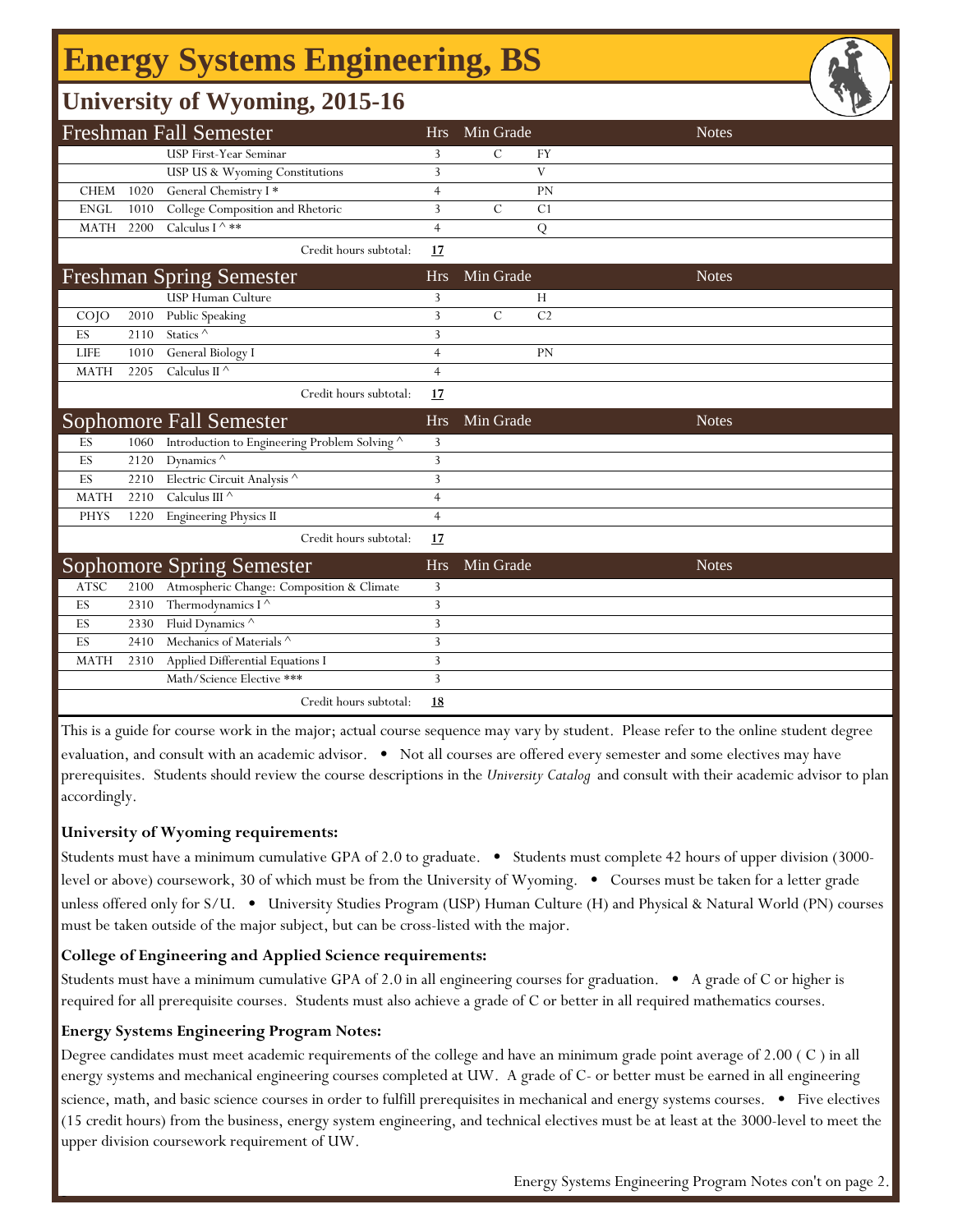# **Energy Systems Engineering, BS**

## **University of Wyoming, 2015-16**

|            |      | <b>Junior Fall Semester</b>              | <b>Hrs</b> | Min Grade      | <b>Notes</b>                                                  |
|------------|------|------------------------------------------|------------|----------------|---------------------------------------------------------------|
| <b>ESE</b> | 3005 | <b>Engineering Experimentation</b>       | 3          |                |                                                               |
| <b>ESE</b> | 3020 | <b>System Dynamics</b>                   | 3          |                |                                                               |
| ESE        | 3040 | Thermodynamics II                        | 3          |                |                                                               |
| <b>ESE</b> | 3060 | Numerical Methods for Engineers          | 3          |                |                                                               |
|            |      | Energy Systems Engineering Elective **** | 3          |                |                                                               |
|            |      | Credit hours subtotal:                   | 15         |                |                                                               |
|            |      | <b>Junior Spring Semester</b>            | <b>Hrs</b> | Min Grade      | <b>Notes</b>                                                  |
| <b>ESE</b> | 3160 | Thermal/Fluids Science Lab               | 3          |                |                                                               |
| ESE        | 3360 | Fundamentals of Transport Phenomena      | 3          |                |                                                               |
|            |      |                                          |            |                | Cross listed with ENR 2300; can substitute PHIL 2345 (Natural |
| PHIL       | 2330 | <b>Environmental Ethics</b>              | 3          |                | Resource Ethics).                                             |
|            |      | Technical Elective *****                 | 3          |                |                                                               |
|            |      | Law Elective ******                      | 3          |                |                                                               |
|            |      | Credit hours subtotal:                   | 15         |                |                                                               |
|            |      | <b>Senior Fall Semester</b>              | <b>Hrs</b> | Min Grade      | <b>Notes</b>                                                  |
| <b>ENR</b> | 3000 | Approaches to ENR Problem Solving        | 3          | Н              |                                                               |
| <b>ESE</b> | 4060 | Energy Systems Design I                  | 3          | C <sub>3</sub> |                                                               |
|            |      | Technical Electives *****                | 6          |                |                                                               |
|            |      | Elective                                 | 3          |                |                                                               |
|            |      | Credit hours subtotal:                   | 15         |                |                                                               |
|            |      | <b>Senior Spring Semester</b>            | <b>Hrs</b> | Min Grade      | <b>Notes</b>                                                  |
| <b>ESE</b> | 4070 | Energy Systems Design II                 | 3          | $\mathcal{C}$  |                                                               |
| <b>ENR</b> | 4900 | <b>ENR Policy in Practice</b>            | 3          |                |                                                               |
|            |      | Business Elective *******                | 3          |                |                                                               |
|            |      | Energy Systems Engineering Elective **** | 3          |                |                                                               |
|            |      | Technical Elective *****                 | 3          |                |                                                               |
|            |      | Credit hours subtotal:                   | 15         |                |                                                               |
|            |      | <b>TOTAL CREDIT HOURS:</b>               | 129        |                |                                                               |

**Energy Systems Engineering Program Notes con't:**

^ **Mechanical Engineering Success Curriculum**. The Mechanical Engineering Success Curriculum must be successfully completed by all undergraduate students in mechanical engineering and energy systems engineering prior to enrolling in any upper division (3000-level or above) courses taught by the Mechanical Engineering Department. A student must earn a minimum 3.0 gpa in these 10 courses. AP courses are excluded from the gpa calculation, but grades transferred from other institutions will be used in evaluating the success curriculum gpa.

\* Requires MATH ACT ≥ 23, MATH SAT ≥ 600, Math Placement Exam ≥ 3, or concurrent enrollment in MATH 1400, 1405, or 1450. (University standard)

\*\* Requires MATH ACT  $\geq$  27, MATH SAT  $\geq$  600, Math Placement Exam  $\geq$  5, or  $\geq$  C in MATH 1405 or 1450. (University standard)

\*\*\* The **math/science elective** must be chosen from a department approved list. The list can be viewed at *www.uwyo.edu/mechanical/undergraduate%20students/2014-2015/electives%202014-2015.pdf* . Please consult with an academic advisor.

\*\*\*\* **Energy Systems Engineering Electives**. Two (2) courses to be chosen from the following:

|  | ECON 1300 Oil: Business, Culture, and Power        | GEOL 3650 Energy for Society                             |
|--|----------------------------------------------------|----------------------------------------------------------|
|  | ENR 2000 Environment and Society                   | PETE 4000 Environment, Technology and Society            |
|  |                                                    |                                                          |
|  | ENR 4890 Topics in Environment & Natural Resources | POLS 4051 Environmental Politics                         |
|  | GEOL 3500 Global Change: A Geological Perspective  | POLS 4350 Sustainable Development & Global Policy        |
|  |                                                    | Energy Systems Engineering Program Notes con't on page 3 |